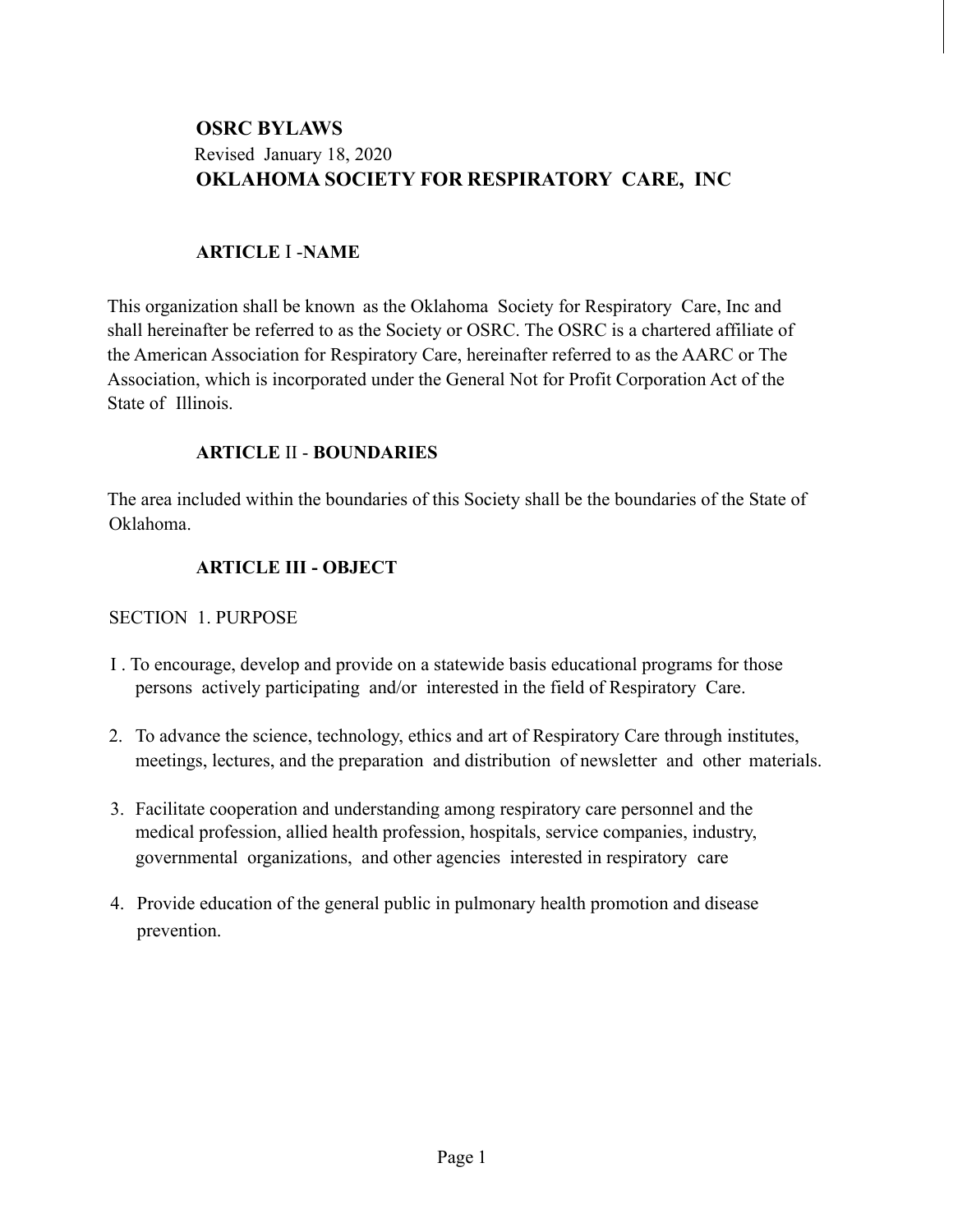### SECTION 2. INTENT

- 1. No part of the funds of the Society shall inure to the benefit of any private member or individual; nor shall the corporation perform particular services for individual members thereof.
- 2. The Board of Directors shall provide for the distribution of the funds, income, and property of the Association to charitable education, scientific, or religious corporations, organizations, community chest, foundations, or other kindred institutions maintained and created for one or more of the foregoing purposes and if gifts or transfers to the payee or distributees are then exempt from taxation under the provisions of Sections, 501, 2055, and 2522 of the Internal Revenue Code or changes which amend or supersede the said sections.
- 3. In the event of the dissolution of this Society, whether voluntary or involuntary, all of its remaining assets shall be distributed in such manner as the Board of Directors of this Society shall by majority vote determine to be best calculated to carry out the objectives and purposes for which the Society formed. The distribution of the funds, income, and property of this Society upon dissolution may be made available to any similar charitable, educational, scientific, or religious corporation, organizations, community chest, foundations, or other kindred institutions maintained and created distributees are then exempt from income taxation, and if gifts or transfers to the payee or distributees arc then exempt from taxation under the provisions of Sections 501, 2055, and 2522 of the Internal Revenue Code or changes which amend or supersede the said sections.

### **ARTICLE IV** - **MEMBERSHIP**

#### SECTION 1. CLASSES

The membership of this Society shall include three (3) classes: Active, Associate and Special members.

SECTION 2. ELIGIBILITY

An individual is a member of this Society if that person is a member of the AARC as specified in the AARC Bylaws.

SECTION 3. CLASSIFICATIONS

The classifications and limitations of membership are as defined in the AARC Bylaws.

SECTION 4. APPLICATION FOR MEMBERSHIP

Application for membership shall follow the procedure specified in the AARC Bylaws.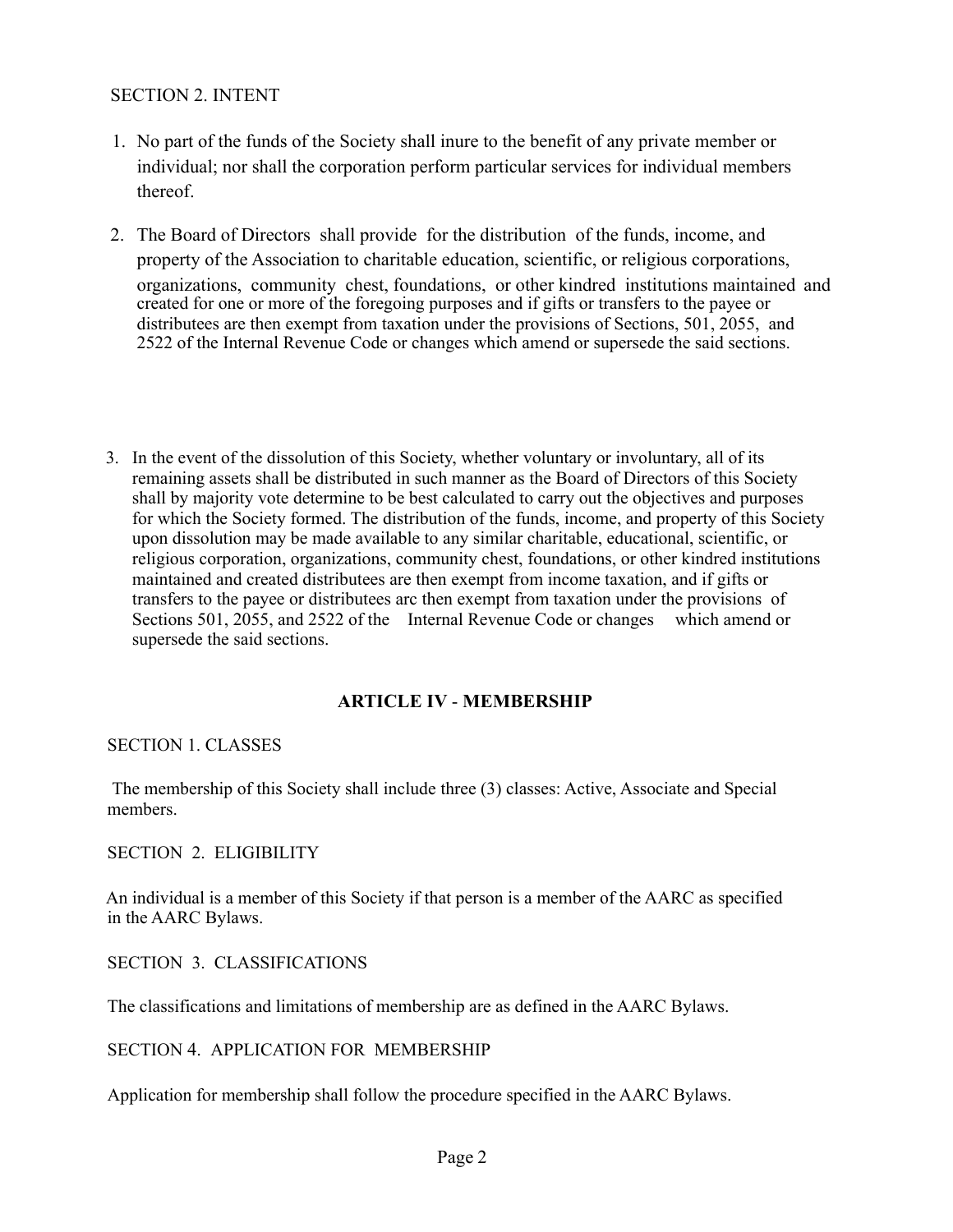## **ARTICLE V** - **OFFICERS**

### SECTION 1. OFFICERS / MEMBERS OF THE BOARD OF DIRECTORS

The officers of the Society shall be a President, a President Elect, an immediate Past President, a Vice-President, a Secretary, a Treasurer, and two delegates.

All officers are members of the Society's Board of Directors.

### SECTION 2. TERM OF OFFICE

With the exception of delegates, President, Past President, and Treasurer the term of office for Society officers shall be one ( 1) year. The term of all officers shall begin January 1st of each year. The President-elect shall complete immediate successive one (1) year terms for the offices of President-elect, and two (2) years for the President, and immediate Past President before being eligible to run for a new elected Board of Director office. The treasurer will serve a two (2) year term. The incumbent officers shall remain in office until such date and time their respective successors assume office, a written resignation is received by the Board of Directors of the Society, or the individual's membership status in the Society is no longer active.

## SECTION 3. VACANCIES IN OFFICE

- 1. In the event of a vacancy in the office of the President, the President-elect shall become acting President to serve the unexpired term and shall serve his/her own, the successive term, as President.
- 2. In the event of a vacancy in the office of the President-elect, the Board of Directors shall appoint a Past President of the Society to fill the office until a new President-elect is elected by the membership.
- 3. In the event of a vacancy in the office of the Vice-President, Secretary or Treasurer, the Board of Directors shall fill the vacancy by appointment of a qualified applicant. The individuals as appointed shall serve the remaining unexpired term of office.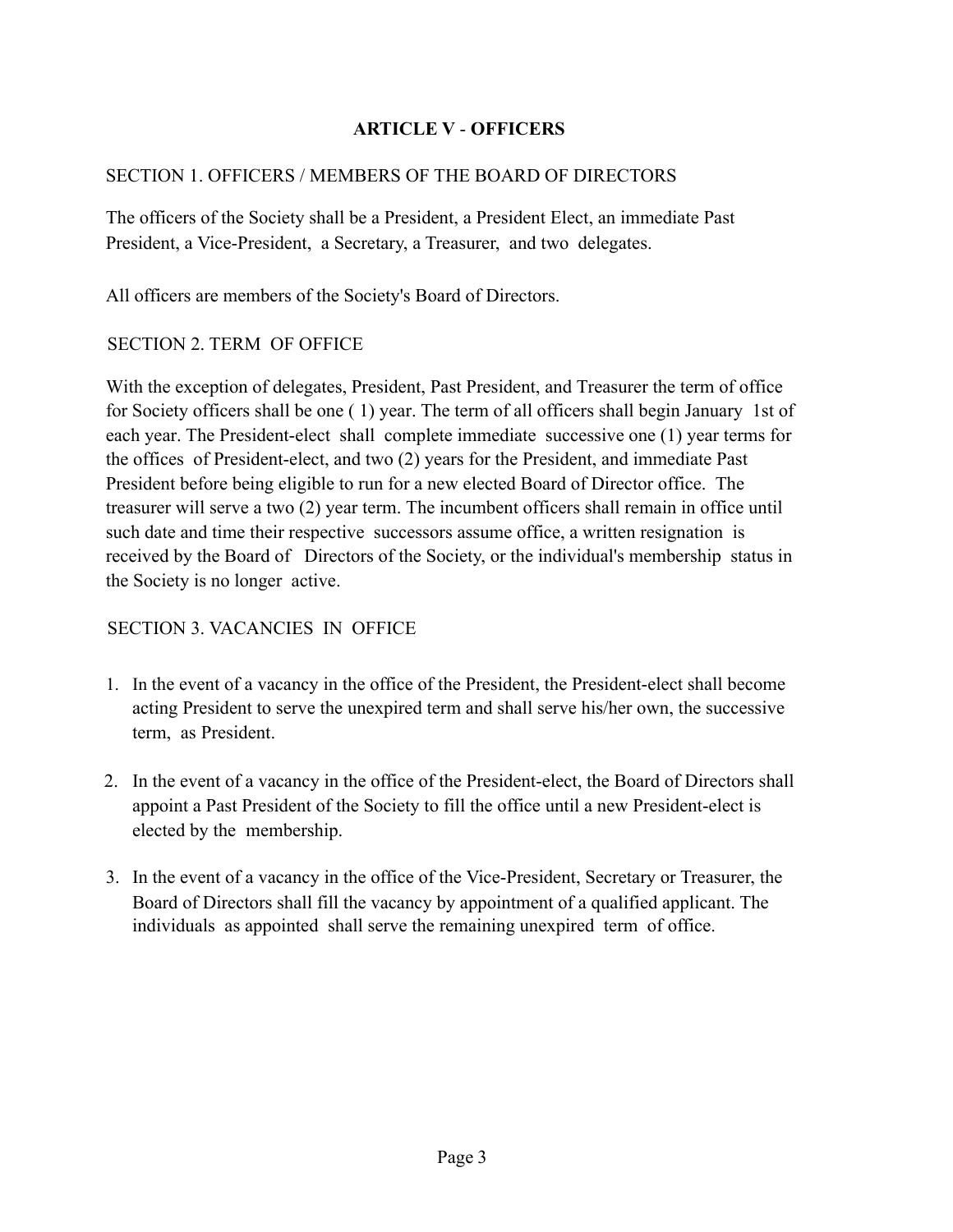### SECTION 4. DUTIES OF OFFICERS

- 1. The President shall be the Chief Executive Officer of the Society. He/she shall preside at the annual business meeting and all meetings of the Board of Directors; prepare an agenda for the annual business meeting and submit it to the membership not fewer than thirty (30) days prior to such a meeting in accordance with Article TX , Section 3 of these Bylaws; prepare an agenda for each meeting of the Board of Directors and submit it to the members of the Board of Directors not fewer than seven (7) days prior to such a meeting; appoint standing and special committees subject to the approval of the Board of Directors; be an ex-officio member of all committees except the Nominations and Elections Committee; present to the Board of Directors and membership an annual report of the Society activities.
- 2. The President-elect shall become acting President and shall assume the duties of the President in the event of the President's absence, resignation, or disability; shall chair the Budget Committee; and shall perform such other duties as shall be assigned by the President or the Board of Directors.
- 3. The Vice-President shall chair the Program and Education Committee
- 4. The Treasurer shall have charge of all funds and securities of the Society; endorsing checks, notes, or other orders for payment of bills; disbursing funds as authorized by the Board of Directors and/or in accordance with the adopted budget; and depositing funds as the Board of Directors may designate. He/she shall see that full and accurate accounts are kept, submit quarterly trial balances to the Board of Directors and the Audit Committee at the next Board of Directors meeting. At the expense of the Society, he/she shall be bonded in an amount determined by the Board of Directors.
- 5. The Secretary shall have charge of keeping the minutes of the Board of Directors meetings, regular business meetings, and the annual business meeting; submitting a copy of the minutes of every meeting of the governing body and other business of the Society to the Executive Office of the AARC within ten (10) days following the meeting; executing the general correspondence; and in general, performing all duties as from time to time shall be assigned by the President or the Board of Directors.
- appointment. The individual so appointed as a Past President and serve the 6. The immediate Past President shall hold the office of Past President and shall be a voting member of the Board of Directors. The immediate Past President shall advise and consult with the President and the Board of Directors and shall perform such other duties as shall be assigned from time to time by the President or the Board of Directors. In the event of a vacancy in the office of Past President, the Board of Directors shall fill the vacancy by remaining unexpired term of office.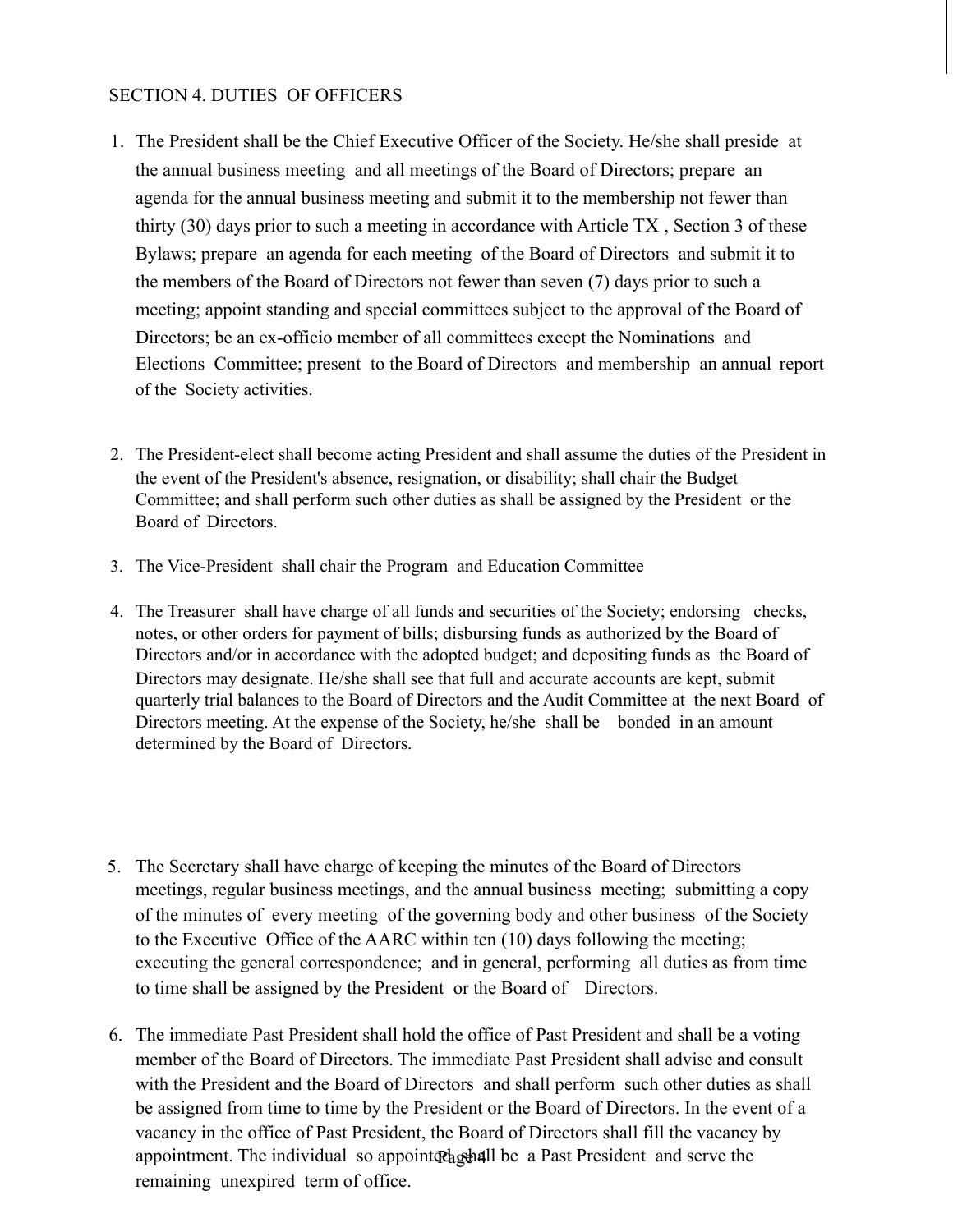7. The Audit Committee Chair is elected by the membership and shall monitor financial records and tax records of the organization insuring appropriate documentation of each financial transaction.

## **ARTICLE VI - SOCIETY DELEGATION TO THE AARC HOUSE OF DELEGATES**

### SECTION 1.ELECTION

- 1. The Delegate(s) shall be elected by the Active Members of the OSRC, employed within the boundaries of the State of Oklahoma. The term of office shall begin on January 1 following the election and will be for 4 years (2 years as Junior Delegate followed by 2 years as SeniorDelegate).
- 2. Only Active Members of the AARC/OSRC who are not on the Board of Directors of the AARC shall be eligible to serve as Delegate.
- 3. The OSRC Board of Directors shall have the power to declare the office(s) of Delegate, vacant upon refusal, neglect, or inability of the Delegate(s) to perform the duties of office, or for any other conduct deemed prejudicial to the AARC or OSRC. Written notice shall be given to the Delegate(s) and the AARC that the office(s) have been declared vacant.

#### SECTION 2. PURPOSE

The Delegate( s) shall serve to represent the general membership at affiliate meetings and the state society at national meetings. They shall participate in the establishment of the goals and objectives for the Association and participate in the governance of the Association. The Society's current President shall be considered a third delegate with voting privileges at the House of Delegates.

#### SECTION 3. BOARD MEMBER

The Delegate(s) shall be voting members of the Society's Board of Directors. SECTION 4. VACANCY

- 1. In the event of a vacancy in the office of a Delegate, the Board of Directors may temporarily fill the vacancy by appointment of a Board member elected by active members of the OSRC. The appointee shall serve until the next scheduled election.
- term. The other vacancy will be filled by a special election. 2. In the event of a vacancy of both Delegates, one vacancy may be temporarily filled by the Board of Director by appointment of a Board member elected by active members of the OSRC active members. This appointee shall fill the remainder of that term. The other vacancy will be filled by special election. The appointee will fill the remainder of that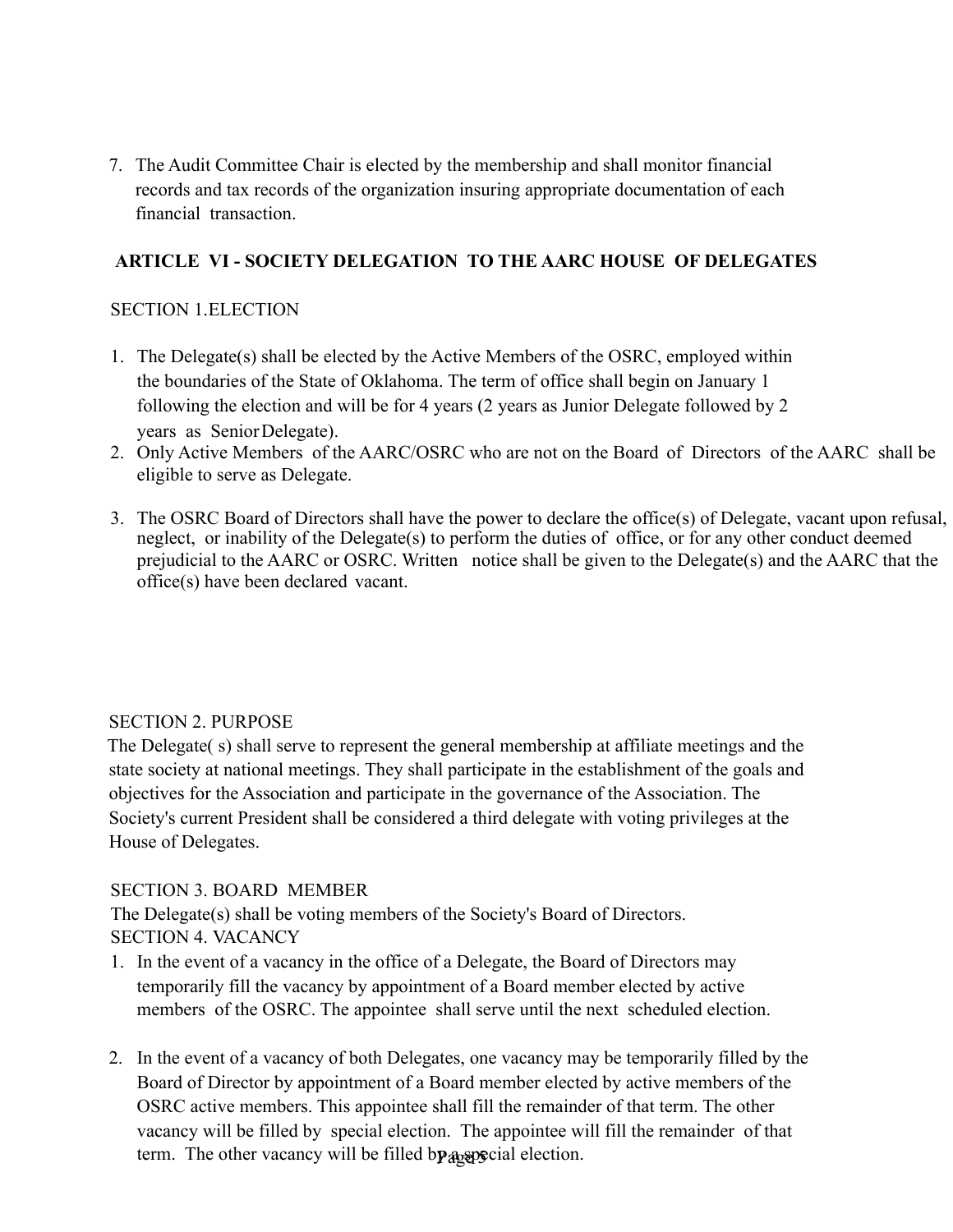## **ARTICLE VII - NOMINATIONS AND ELECTIONS**

## SECTION 1. NOMINATIONS AND ELECTIONS COMMITTEE

The Board of Directors shall appoint a Nominations and Elections Committee each year at least one hundred and eighty (180) days before the annual business meeting to present a slate of nominees for the following year. The chairperson of this committee shall report the slate of nominees to the Board of Directors at least forty-five (45) days prior to the annual business meeting.

### SECTION 2. NOMINATIONS

- 1. The Nominations and Elections Committee shall place in nomination the names of persons for the office of President-elect, Vice-President, Secretary, Treasurer, Delegate (every other year), and Audit Committee Chairperson.
- 2. Only Active AARC / OSRC members in good standing shall be eligible for nomination.
- 3. The Nominations and Elections Committee shall provide a pertinent biographical sketch of each nominee's professional activities and services to the organization, all of which shall be a part of the ballot.

### SECTION 3. BALLOTS

- 1. The Nominations and Elections Committee's slate shall be mailed or made available electronically to every Active Member in good standing and eligible to vote at least thirty (30) days prior to the annual business meeting. Biographical sketches will be posted on the OSRC website at the time the ballots are mailed. Ballots will refer voting members to that information.
- 2. If the Society's Board of Directors specifies that the vote shall be by mail or electronic method, the list of nominees shall be so designed as to have a secret mail or electronic ballot attached with provisions for write-in/add-in votes for each office. Return ballots, to be acceptable, must be postmarked or received electronically at least five (5) days before the annual business meeting. The deadline date shall be clearly indicated on the ballot.
- 3. Any Active Member admitted to the membership up to the day of the ballot mailing shall be entitled to vote. Those members admitted to the membership after the day of ballot mailing shall be eligible to vote at the next regular election.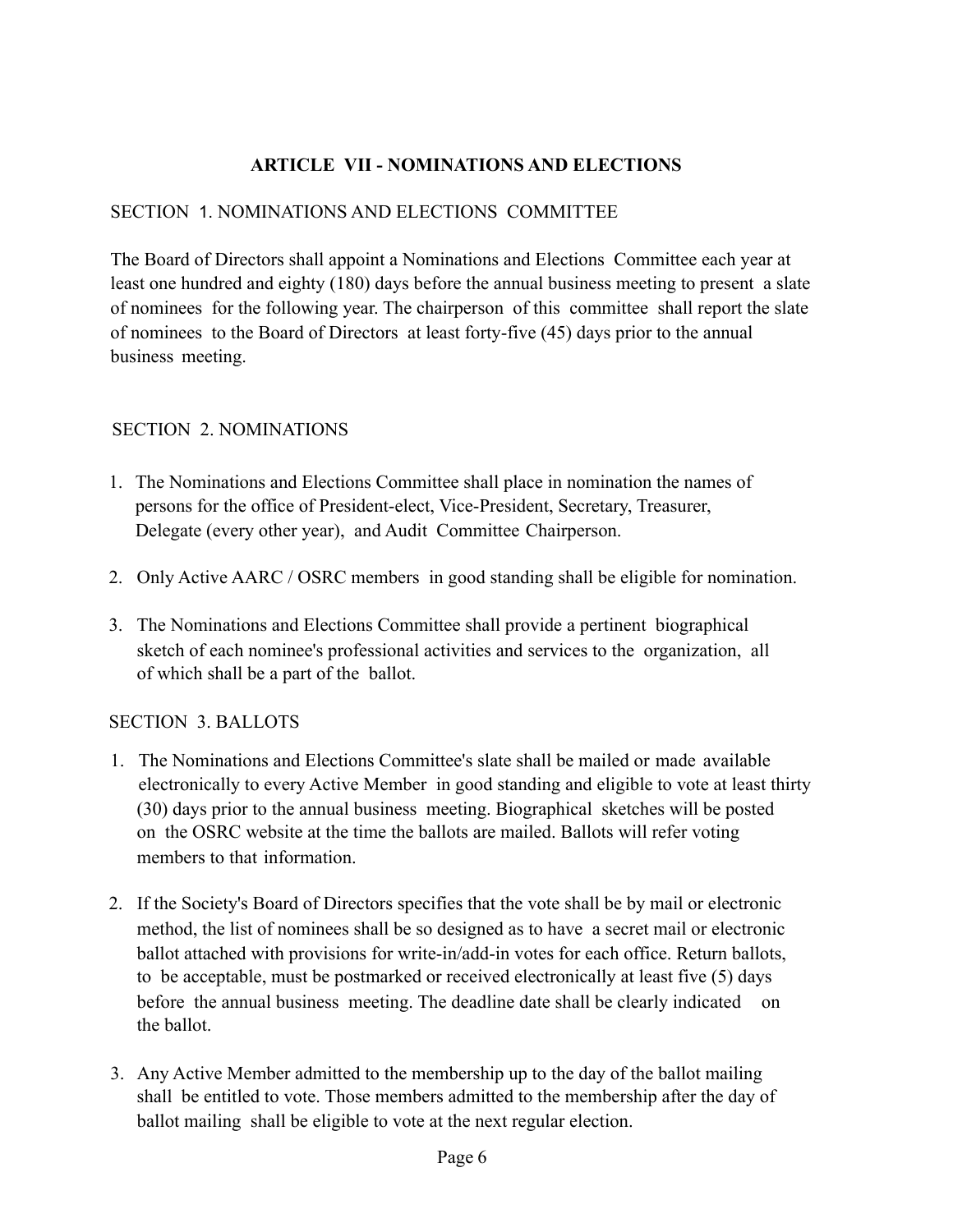### SECTION 4. ELECTIONS

The Nominations and Elections Committee shall review the eligibility of each ballot and tally the votes prior to the annual business meeting. The results of the elections shall be announced at the annual business meeting. Society elections shall be determined by a majority of the votes cast. A tie vote fails and the ballot for that office will be mailed a second time to the membership for a vote.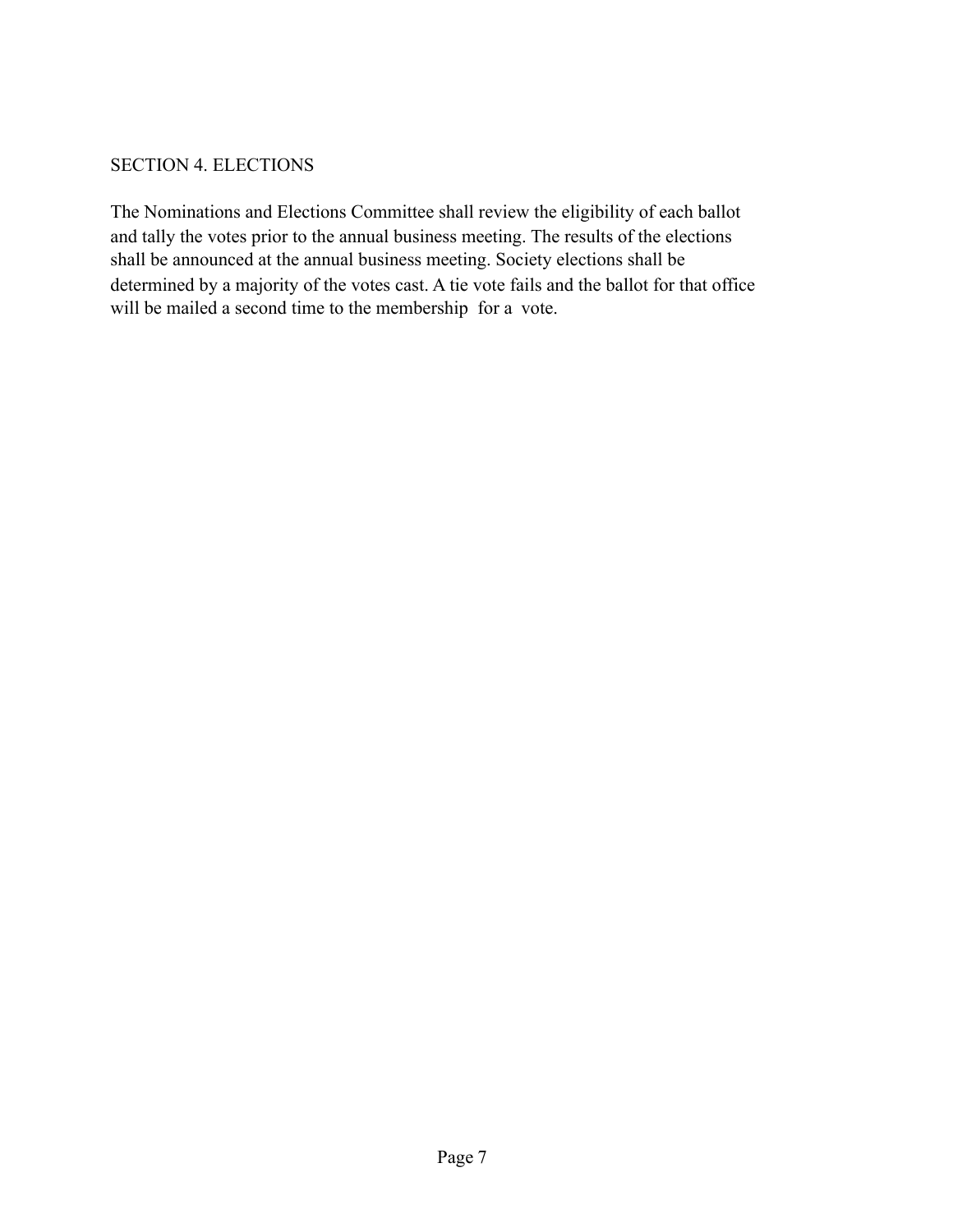#### **ARTICLE VIII - BOARD OF DIRECTORS**

#### SECTION 1. COMPOSITION AND POWERS

- 1. The executive government of this Society shall be vested in the Board of eight (8) Active Members consisting of the President, President-elect, Vice-President, Secretary, Treasurer, immediate Past-President and two (2) Delegates.
- 2. The President shall be Chairperson and presiding officer ofthe Board of Directors and the Executive Committee.
- 1. The Board of Directors shall have the power to declare an office vacant by a two-thirds (2/3) vote, upon refusal or neglect of any member of the Board to perform the duties of that office, or for any conduct deemed prejudicial to the Society. Written notice shall be given to the member that the office has been declared vacant.

#### SECTION 2. GENERAL DUTIES OF BOARD OF DIRECTORS

- 1. Supervise all business and activities ofthe Society within the limitations ofthese Bylaws.
- 2. Adopt and rescind rules, regulations, policies, procedures, and standing rules ofthe Society, by which all members ofthe Society will be bound.
- 4. Determine remuneration, stipends, and other related matters, after consideration of the budget.

#### SECTION 3. MEETINGS

- l. The Board of Directors shall hold regularly scheduled meetings at least quarterly during the calendar year.
- 2. Special meetings ofthe Board of Directors shall be called by the President at such time as the business of the Society shall require, or upon written request of four (4) members of the Board of Directors. The meeting request will be filed with the President and the Secretary of the Society.
- $\frac{1}{2}$ 3. Written, or electronic, or printed notice stating the date, time, and place of meetings of the Board of Directors and an agenda of the meeting shall be delivered to each Board Member not less than 5 calendar days before the day ofthe meeting, by/or at the direction of thePresident.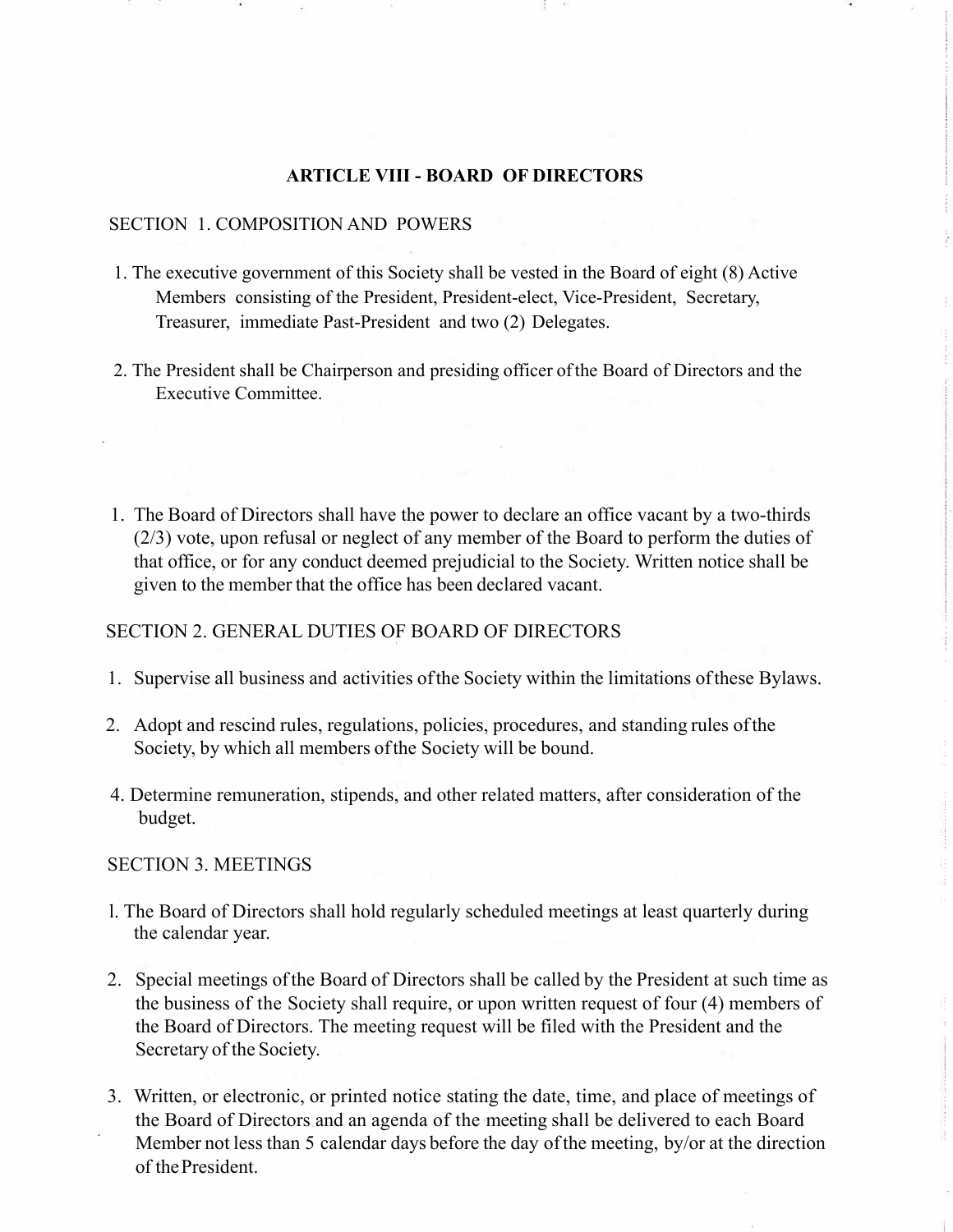- 4. A majority of the Board of Directors shall constitute a quorum at any meeting of the Board. A quorum is required to conduct business.
- 5. Individuals shall be invited to the meetings ofthe Board ofDirectors as deemed necessary with the privilege of voice but not vote.
- 6. All meetings are open to the membership. The right of executive session may be exercised by the Board of Directors when deemed appropriate. The intent of executive session is for discussion ofissues by Board of Director members only. No business can be conducted nor votestaken while a body is in executive session.

# SECTION 4. MAIL or ELECTRONIC VOTE

Whenever, in the judgment of the Board of Directors, it is necessary to present any business to the membership prior to the next regular or annual business meeting, the Board of Directors may, unless otherwise required by the Bylaws, instruct the Nominations and Election Committee to conduct a vote of the membership by mail or electronically. The question thus presented shall be determined according to the majority of the valid votes received by mail or electronically within thirty (30) days after the date of such submission, except in the case of a change in the Bylaws when a two-thirds (2/3) majority of the valid vote is required.

Any and all action approved by the members in accordance with the requirements of this Article shall be binding upon each member thereof. Any amendment to the Bylaws of this Society shall be presented to the membership at least thirty (30) days prior to the mail or electronic vote.

## SECTION 5. EXECUTIVE COMMITTEE

The Executive Committee of the Board of Directors shall consist of the President, President elect, Vice-President, immediate Past-President, Secretary, and Treasurer They shall have the power to act for the Board of Directors. The Executive Committee shall also function as the Budget Committee.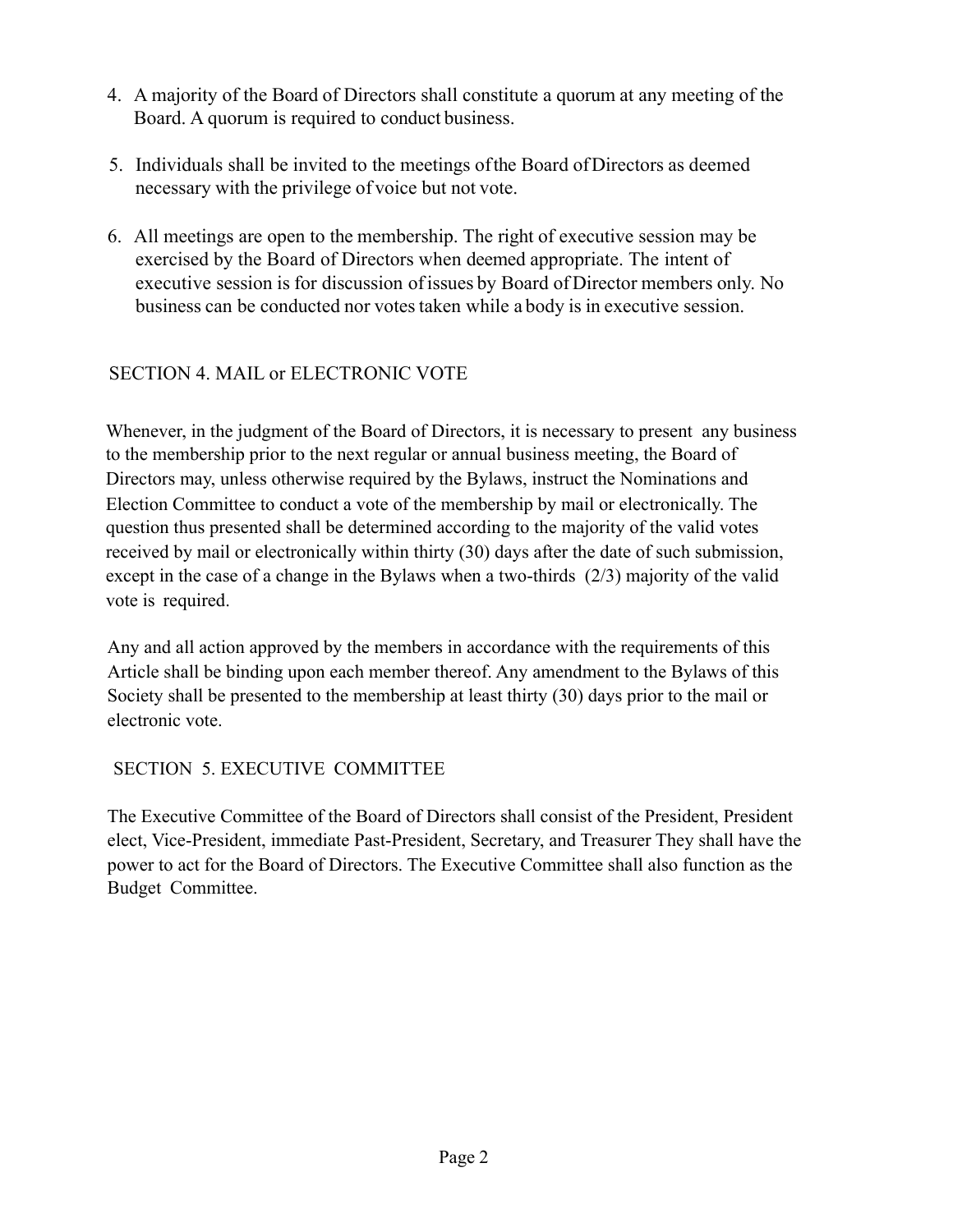## **ARTICLE IX - ANNUAL BUSINESS MEETING**

## SECTION 1. DATE AND PLACE

- 1. The Society shall hold at least one annual business meeting during the fiscal year. Additional meetings may be held as required to fulfill the objectives of the Society.
- 2. The date and place of the annual business meeting and additional meetings shall be approved in advance by the Board of Directors. In the event of a major emergency the Board of Directors shall cancel the scheduled meeting, set a new date and place if feasible or conduct the business of the meeting by mail provided the material is sent in the same words to the voting membership.

## SECTION 2. PURPOSE

- 1. The annual business meeting shall be for the purpose of reviewing reports of officers and committees, the results of the election, installation of new officers and for other business brought by the Board of Directors.
- 2. Additional business meetings shall be for the purpose of receiving reports and other business brought by the Board of Directors.

## SECTION 3. NOTIFICATION

Written or electronic notice of the annual business meeting and an agenda for the meeting shall be posted on the OSRC website not fewer than 30 days prior to the scheduled meeting.

## **ARTICLE X** - **COMMITTEES**

## SECTION 1. STANDING COMMITTEES

1. The Chair and members of the Standing Committees shall be appointed by the President, except the Budget Committee, Audit Committee, and Program and Education Committee. The Budget Committee will be chaired by the President-elect and/or Past President and the Audit Committee Co-chair shall be elected by the membership. Program and Education Committee will be chaired by the Vice-President. Appointments are subject to ratification of the Board of Directors. The individual so appointed shall serve for a term of one ( l) year starting January 1st of each year.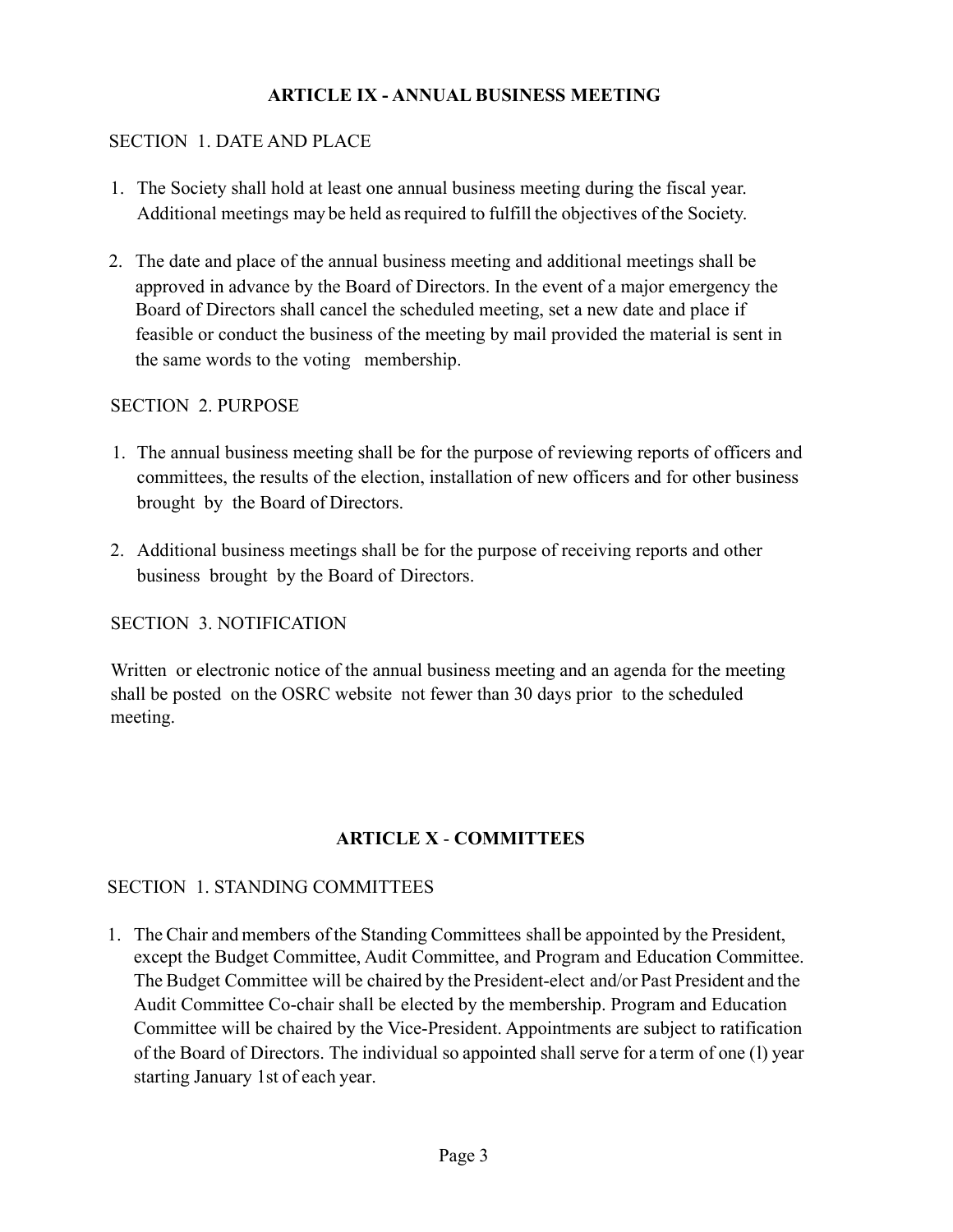2. Standing committees are as follows:

Membership Committee Budget Committee Audit Committee Nominations and Elections Committee Judicial and Bylaws Committee Program and Education Committee Publication, Public Relations Committee Scholarship Committee Legislative Committee

- 3. Recommendations of standing committees will be ratified by the Board of Directors. If a recommendation from a standing committee is not ratified by the Board of Directors , the committee chair may appeal the decision to the Board of Directors. A two-thirds (2/3) vote of the Board of Directors shall be required to sustain an appeal.
- 4. The Chair and/or member(s) of the standing committees may be removed from office by the Board of Directors.

#### SECTION 2. SPECIAL COMMITTEES AND OTHER

APPOINTMENTS Special committees may be appointed by the President

of the Society.

#### SECTION 3. COMMITTEE CHAIR DUTIES

- 1. The chairperson shall perform those duties specified by the President and the Board of Directors to carry out the objectives of this Society.
- 2. The chairperson of each committee shall confer promptly with the members of his/ her committee on work assignments.
- 3. The chairperson of each committee may recommend prospective committee members to the Board of Directors. When possible, the chairperson of the previous year shall serve as a member of the committee.
- days prior to the next scheduled to the Board of Directors. 4. The chairperson shall be encouraged to attend and report at each Board of Directors meetings. In the event that the chairperson cannot attend a Board of Directors meeting, they will be charged and required to submit a report in writing or electronically seven (7)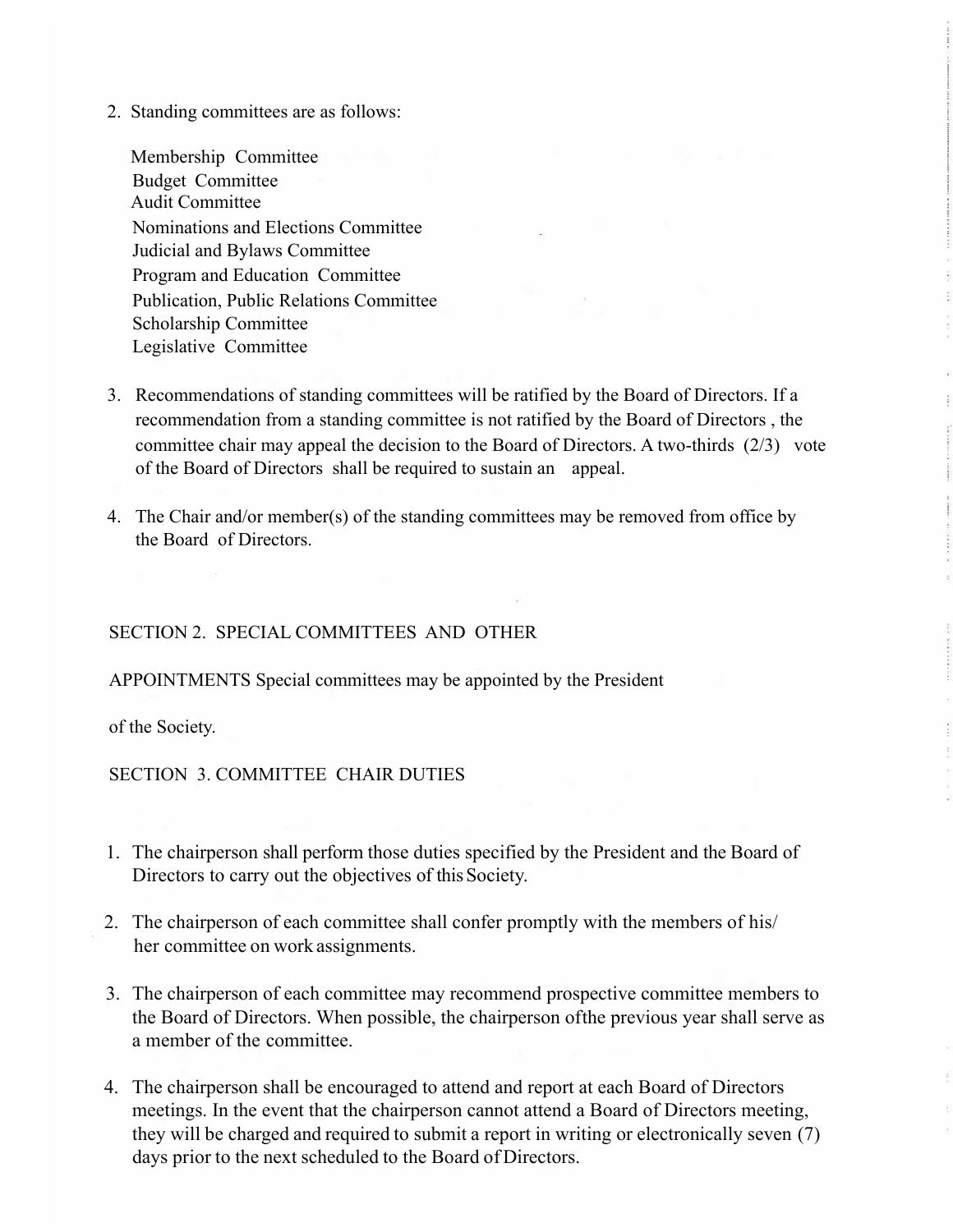5. Non-members or physician members may be appointed as consultants to committees. The President shall request recommendations for such appointments from the Medical Advisor.

# SECTION 4. DUTIES OF THE COMMITTEES

1. Membership Committee

This committee shall be responsible for the recruitment of new qualified applicants for membership in this Society.

2. Budget Committee

This committee shall be chaired by the President-elect and/or Past President and shall be composed of the Executive Committee. The committee will formulate and propose an annual budget for approval by the Board of Directors. The proposed budget shall then be submitted to the membership at least thirty (30) days prior to the annual business meeting for ratification. The committee will review the ratified budget to ensure that all expenditures are within the guidelines of the budget.

3. Audit Committee

The chairperson of this committee shall be elected by the general membership and the committee shall consist of members appointed by the chairperson. In the event of a vacancy in the chair of this committee, the office will be filled by mail or electronic vote. The committee shall be accountable for quarterly audits of the treasurer's reports. The committee shall be accountable for arranging an external annual financial audit of the Society's books.

4. Nominations and Elections Committee

The committee shall prepare for review by the Board of Directors, a slate of candidates for the annual election. The committee shall prepare, receive, verify and count the ballots for all elections held during the fiscal year.

5. Judicial and Bylaws Committee

The committee shall receive formal, written complaints against any individual Society member charged with any violation of the Society Bylaws, or otherwise with any conduct deemed detrimental to this Society or the AARC. Complaints or inquires may be refened to this Society by the Judicial Committee of the AARC. The committee shall follow the procedure set forth in the AARC Bylaws.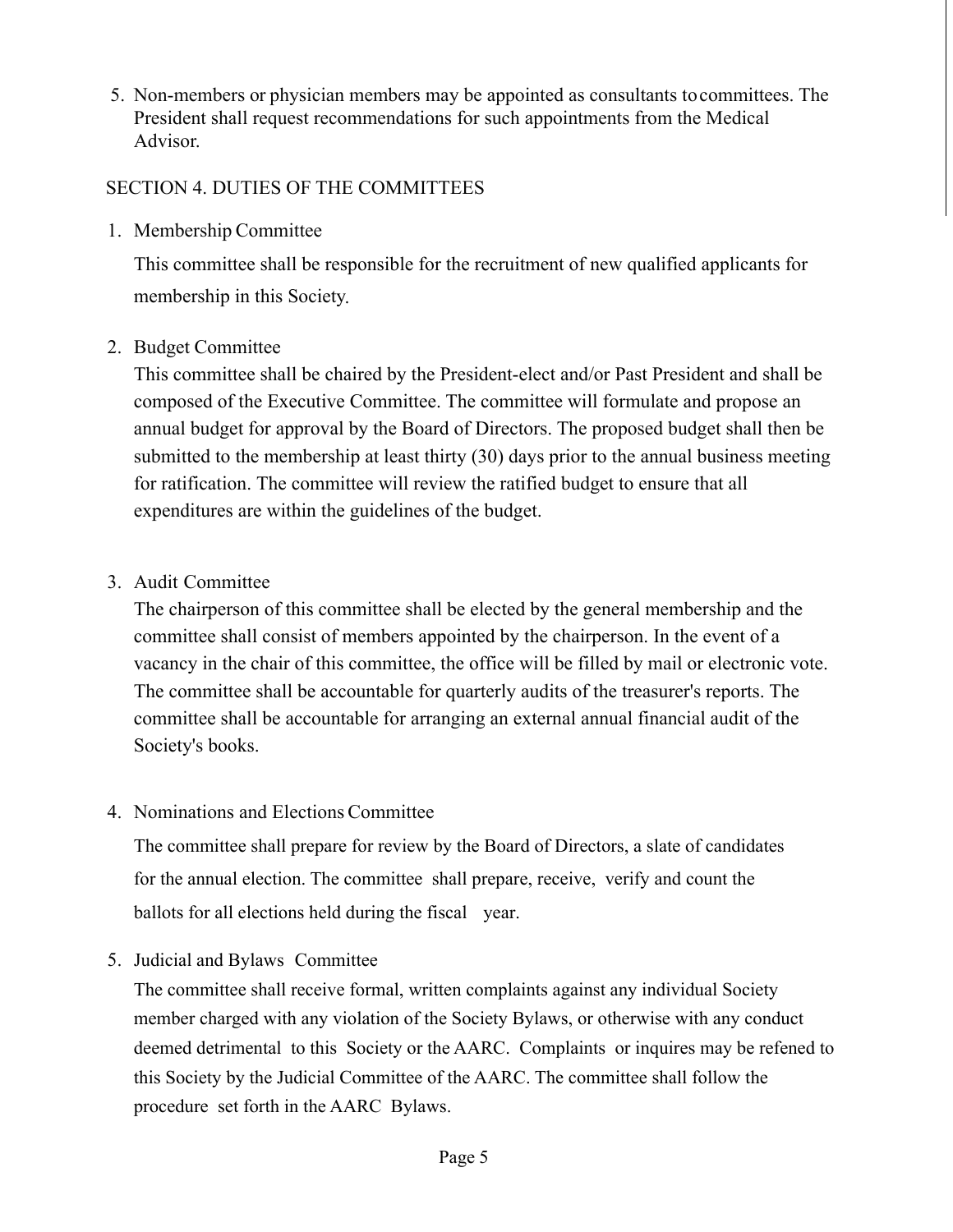Complaints regarding individual members of the OSRC are referred to the Judicial and Bylaws Committee of the OSRC who then may refer the issue to the Oklahoma State Board of Medical Licensure and Supervision. Individuals expressing concerns about a particular member are advised to put the complaint in writing and forward it to the OSRC Board of Directors who then forwards it to the Judicial Committee. All other complaints are received by the Board of Directors and referred to the appropriate committee. A written response is made by a member of the Board of Directors within 90 days.

If the committee determines in its sole discretion that the complaint warrants further action, a written statement of the charges shall be prepared with benefit of legal counsel if deemed advisable, and the matter shall be resolved according to established policies and procedures.

The member shall have the right to appeal the decision of the committee to the Board of Directors. There shall be no appeal from the decision of the Board of Directors.

The committee shall receive and prepare all amendments to the Bylaws for submission to the Board of Directors. The Committee may also initiate such amendments for submission to the Board of Directors.

6. Program and Education Committee

This committee shall be chaired by the Vice-President and is responsible for the supervision, planning and organization of all Society sponsored education programs. The committee shall prepare and submit a budget for and a report of all educational meetings to the Board of Directors.

7. Publication/Public Relations Committee

The committee shall concern itself with the publications of this Society in order to provide the Society, the public, hospitals, and other interested organizations with information concerning Respiratory Care. Material shall be subject of approval of this Society's Board of Directors.

The committee will maintain liaison as has been established by the Board of Directors with other organizations whose activities may be of interest to the members of this Society. This will include the preparation of exhibits, programs, and other items to bring the message of Respiratory Care and the AARC to medical, nursing, and hospital groups as well as educational facilities where the use of such material can be expected to recruit new people to the field of Respiratory Care. Such material will be subject to the approval of the Board of Directors.